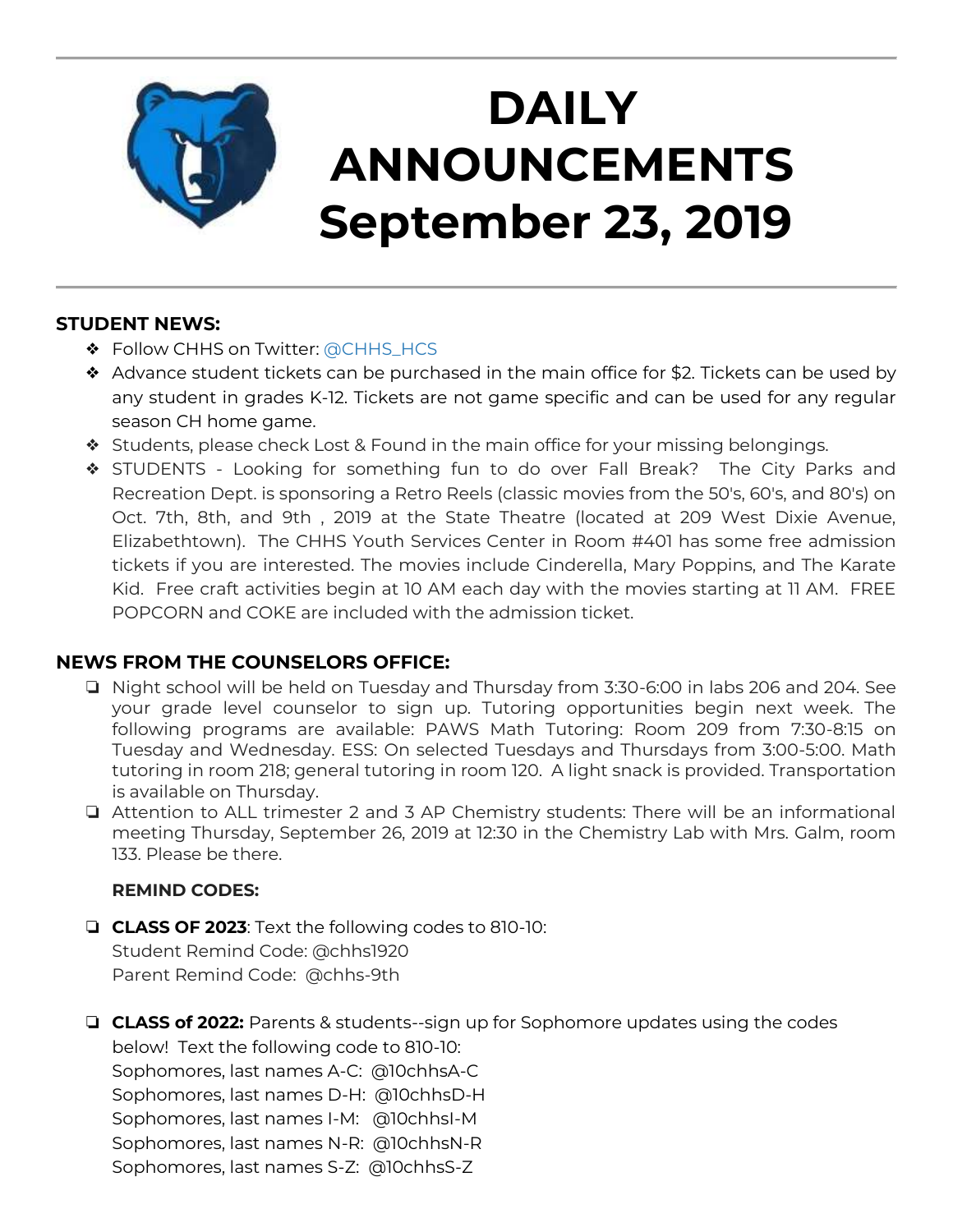

- ❏ **CLASS OF 2021:** Junior Remind Enrollment Information-- Last name A - C - Text the message @atocjunior to the number 81010 Last name D - H - Text the message @dtohjunior to the number 81010 Last Name I - M - Text the message @itomjunior to the number 81010 Last Name N - R - Text the message @ntorjunior to the number 81010 Last Name S - Z - Text the message @stozjunior to the number 81010
- ❏ **CLASS OF 2020:** Students can only join ONE student account for these. Parents can join only ONE parent account. **Student Accounts:** Senior Class Information--Text @chhssrinfo to 81010; Senior College Information--Text @srcollege to 81010 (includes Senior Class Information); Early College Seniors-- Text @cdk632 to 81010 (Includes Sr Class and Sr College) **Parent Accounts:** Senior Class Parent Information--Text @3g94ke to 81010; Senior Parent College Information--Text @kfgd72 to 81010 (includes Senior Class Information); Early College Seniors--Text @cdk632 to 81010 (Includes Sr Class and Sr College)

#### **UPCOMING EVENTS:**

- September 23-September 27: SPIRIT WEEK
	- Monday: Time to Shine-- Neon
	- Tuesday: Time to Serve-- Camo/USA
	- Wednesday: Time to Play--Jersey/Sports Team
	- Thursday: Time to Party--Frat
	- Friday: Time to Rep-- Class Colors (9th=Yellow, 10th=White, 11th=Navy, 12th=Columbia)
- September 27: Football Homecoming Game/Dance-- Theme is Decades!
- October 3: Underclass picture retakes
- October 7-11: No School/Fall Break
- October 14: No school for students. PLD for faculty & staff

#### **CLUB NEWS:**

- ➔ Game Club members meet every Monday after school until 5:30 with Mr. Menendez in room 129.
- → Central Hardin is celebrating Hispanic Heritage Week this week, Sept. 16-20.
- ➔ Drama Club, with members of CHHS faculty, will perform *The Laramie Project* at the PAC Friday 10/18 at 7pm and Saturday 10/19 at 2pm, \$5 general admission. Faculty and staff are free, but please purchase tickets for friends and family you bring with you. Juniors